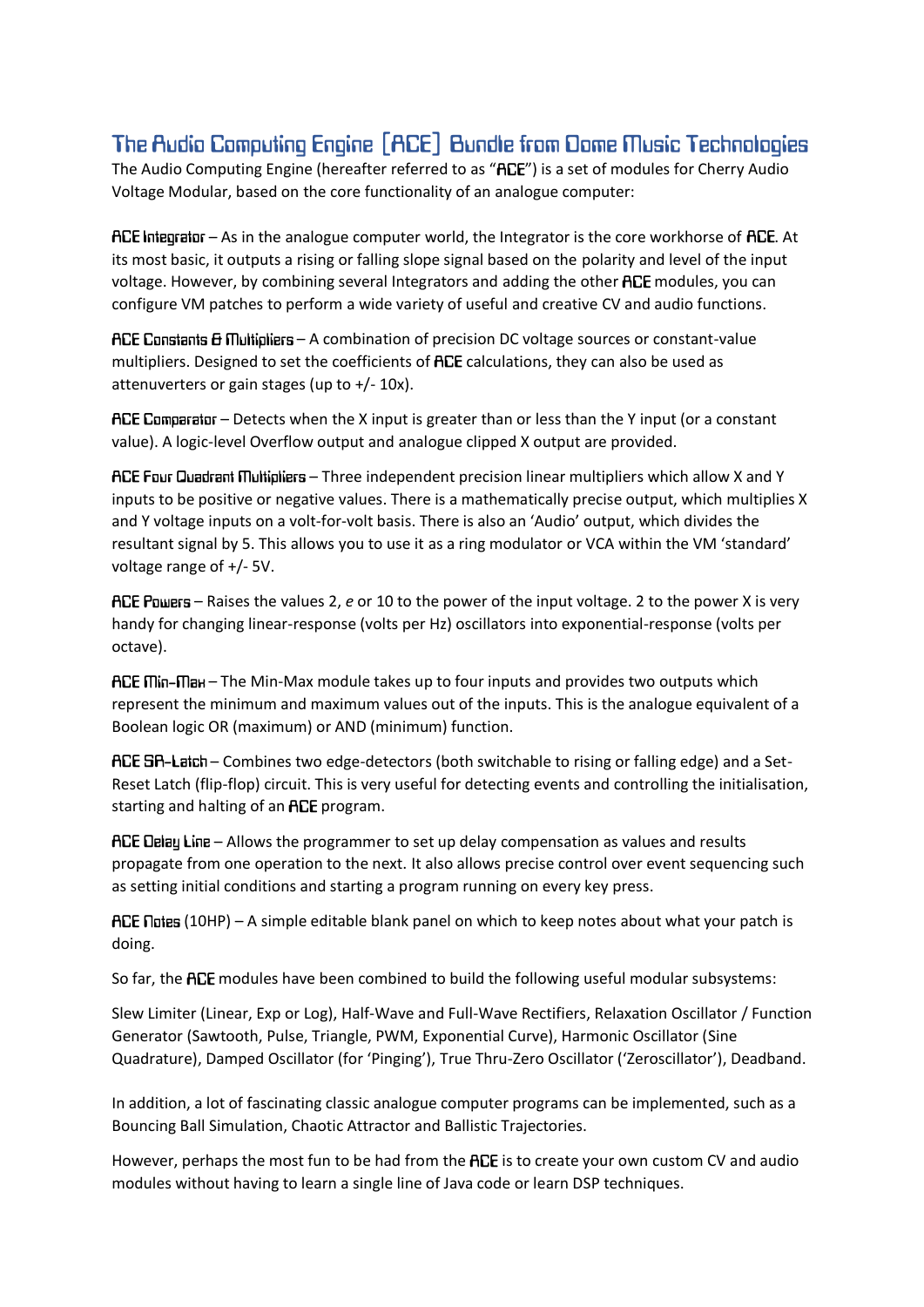#### **ACE Integrator**

As mentioned in the introduction, the Integrator is the real heart of any analogue computer. This is true of the ACE, too. The function of an Integrator can be broadly understood within minutes. However, the full power and flexibility of the module can only be realised by taking time to learn the detailed interaction between all the switches, knobs and connections.

## **Bun Controls**



The Integrator will only process its inputs and internal state when in Run mode. When Run is off, the output will remain static. From left to right, the controls are:

Gate Push Button – Will run when pressed and freeze when released.

Gate Input – Will run when input voltage exceeds 2.5V, and freeze when below.

Run LED – Illuminates red when running, blank when frozen.

Run Switch – Runs continuously when in the Run position, frozen when off.

Note that the three Run inputs (Button, Gate Input and Switch) are logically OR'ed together, so if any one of them is in the Run state, the Integrator will be running. It will only freeze when all three are off.

## Initialisation Controls Initialise





The Initialisation section allows you to inject the initial voltage level from which the module will start to integrate when it starts running.

The Init Volt knob allows you to specify a static voltage from -10V to +10V.

The Init Volt CV Input allows you to inject a dynamic initial voltage level from an external CV source. The value of the Init Volt Knob is added to the Init Volt CV Input. Set the knob to 0.0V if you want the initial voltage to be determined completely by the external CV Input.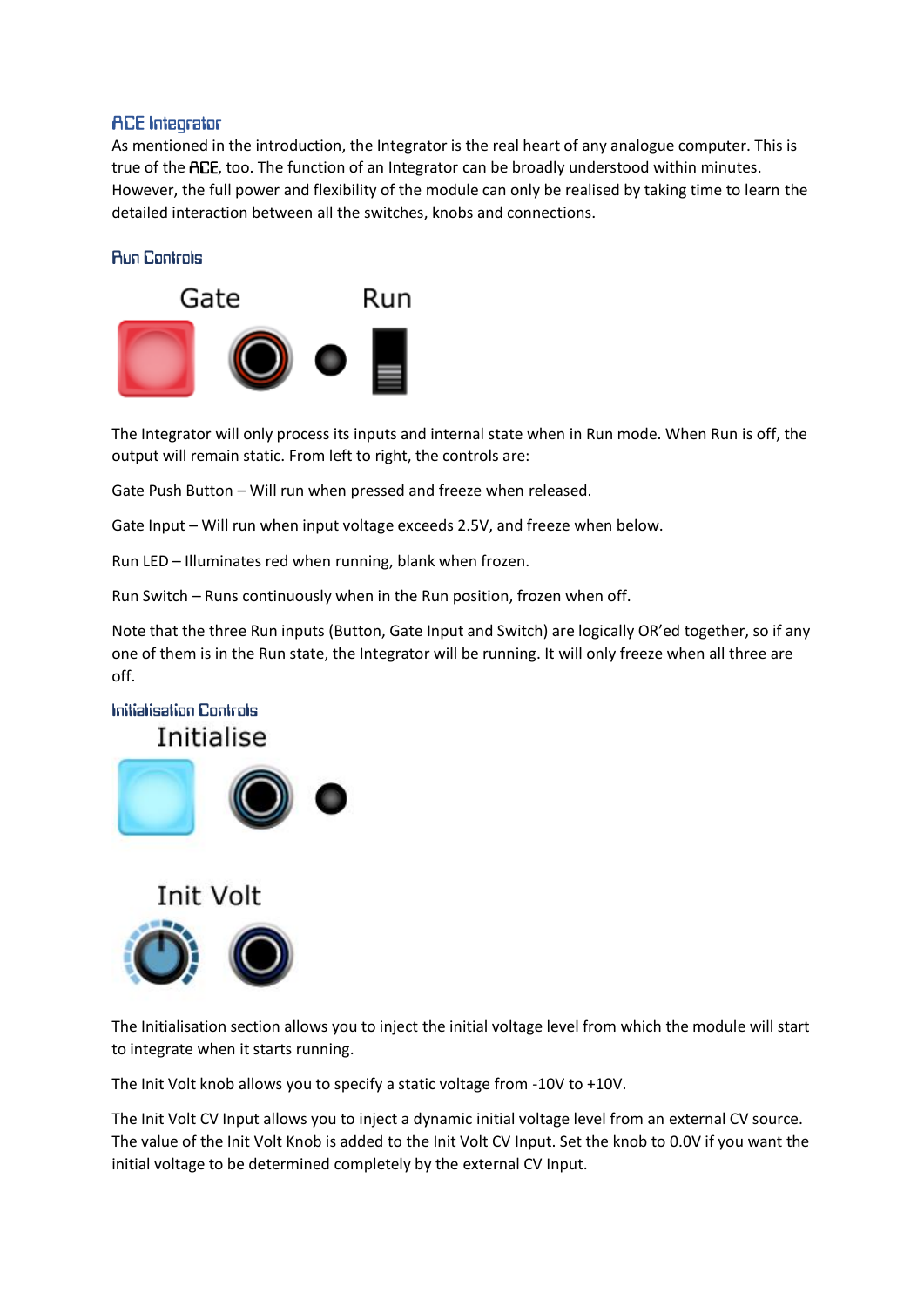The Initialise Push Button will inject the Init Volt level for as long as it is depressed. When released, integration will take off from that level (if in the Run state).

The Initialise CV Input will inject the Init Volt level for as long as it is above 2.5V. When it falls below this value, integration will take off from the Init Volt level (if in the Run state). If you want to inject an initial voltage only for one sample period, then an Edge Detector from the SR-Latch module fits the bill nicely.

The Initialise Push Button and CV Input are logically OR'ed together. The Initialise LED will illuminate blue for as long as the CV Input is above 2.5V, or for as long as the button is depressed.

**Vin Socket** 





The Vin Socket is where to enter the signal to be integrated over time. In practical, modular synthesis terms, the value at Vin dictates the *rate* at which the output voltage rises or falls. Positive values at Vin will cause Vout to *rise* at a steady rate. The rate of rise increases as Vin increases in a positive direction. Similarly, negative values at Vin will cause Vout to *fall* at a steady rate. The rate of fall increases as Vin increases in a negative direction.

#### **Timebase and Stope Controls**



The Timebase Switch controls the speed of integration:

In the **1.0 s** position, the output voltage will increase by **1V per second** for every volt at the Vin socket. This is most suitable for slow CV processes, such as LFO, envelopes or portamento.

In the **0.01 s** position, the output voltage will increase by **1V per 0.01 seconds** (100V per second) for every volt at the Vin socket. (i.e., the output increases 100 times faster than in the **1.0 s** position). This is most suitable for fast LFOs or even the lower end of audio rate processes.

In the **0.0001 s** position, the output voltage will increase by **1V per 0.0001** seconds (10,000V per second) for every volt at the Vin socket. (i.e., the output increases 10,000 times faster than in the **1.0 s** position). This is most suitable for audio rate processing.

The Slope Knob allows you to fine-tune the timebase by multiplying the rate by a factor of 0.0 (hardanticlockwise) to 1.0 (hard-clockwise). In practical terms, it allows you to run your program at normal speed (1.0), or progressively slow it down until it comes to a complete halt at 0.0. For example: If the Timebase Switch is set to **1.0 s**, and voltage of 3V is present at Vin, and the Slope Knob is set to 0.25, then the output will rise at a rate of  $(3V \times 0.25 = 0.75V)$  per second.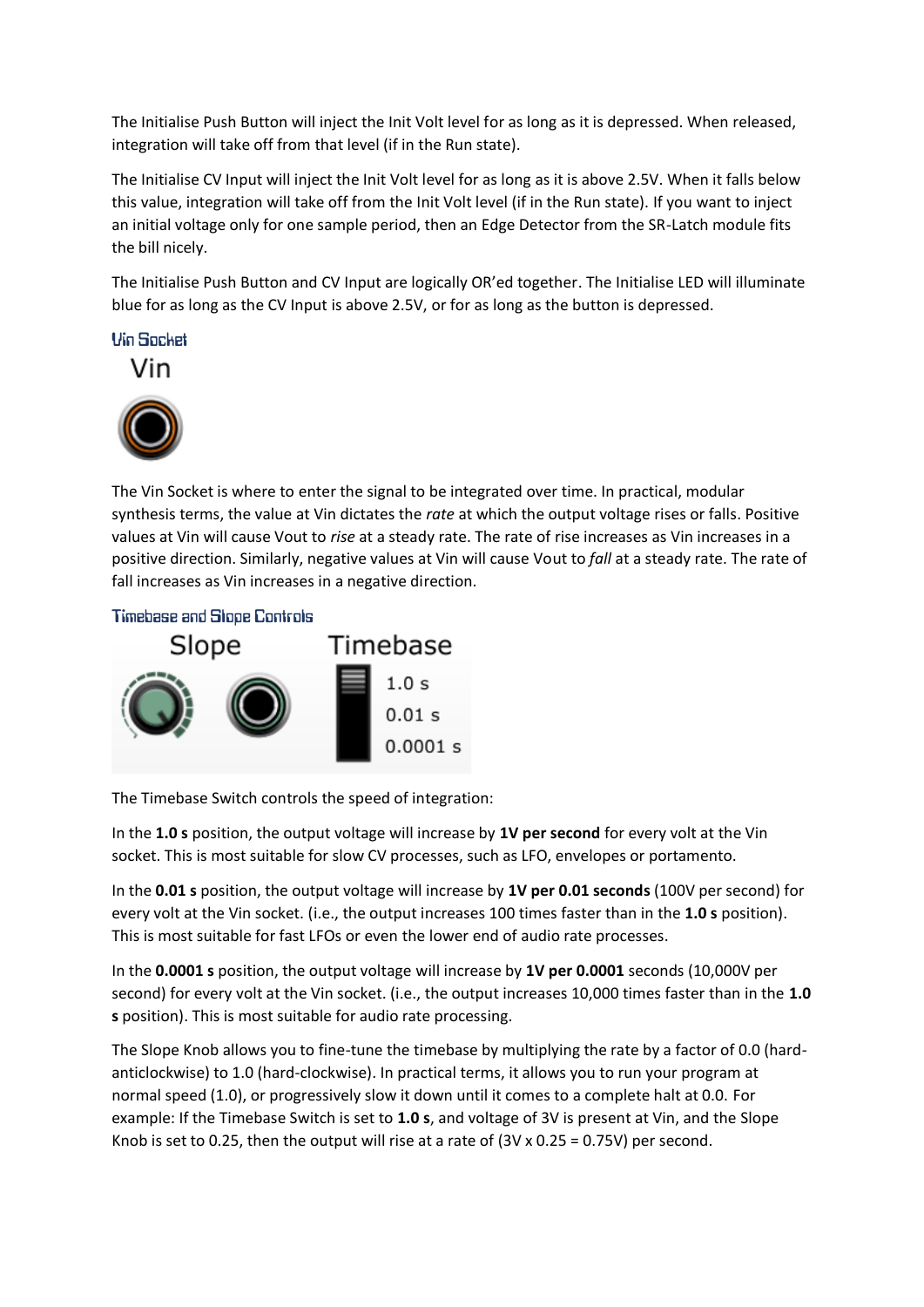The Slope CV Input Socket allows further modification of the Slope value by an external CV source. If the socket is disconnected, then the setting of the Slope Knob overrides everything. However, if an external source is connected, then the Slope Knob acts as an attenuator on the CV input. For example, if you had a unipolar 5V square wave LFO connected to the Slope CV Input, and you set the Slope Knob to 0.2, and the Timebase Switch was set to 1.0 s, then during the 'high' phase of the LFO, the output would rise at (5V x 0.2 = 1V per second for every volt at Vin). During the 'low' phase, the LFO outputs OV (as it is unipolar). This would make the output rise at  $(OV \times 0.2 = OV$  per second for every volt at Vin. In other words, during the 'high' phase of the LFO, the integrator runs at full speed, and during the 'low' phase, it comes to a complete halt.

One interesting aspect of the Slope CV Input is that *negative* control voltages are just as valid as positive voltages. This allows programs to run 'backwards in time', which is essential for applications such as a Thru-Zero Oscillator ('Zeroscillator').

It takes a little time to wrap your head around the relationships between the Timebase Switch, Vin, the Slope Knob and the Slope CV Input. The rise/fall rate at the output is determined by this formula:

Rise Rate (Volts per second) = (Vin x Slope Knob x Slope CV In) / Timebase

If the Slope CV input is disconnected, the formula simplifies to:

Rise Rate (Volts per second) = (Vin x Slope Knob) / Timebase

As always with modular synthesis, there is no substitute for trying it out for yourself.

**Important:** If Vin is disconnected, or has zero volts present, then the output voltage will not change at all. Similarly, if the Slope Knob is set to 0.0, the output voltage will not change, either.

Output Polarity Mode Switch and Vout



The output of the Integrator is presented at the Vout socket.

The Polarity switch can be swapped between positive and negative. Most of the time, it is most useful to set it to the "Synth (+ve)" position, so that the output will rise at a steady rate if Vin is positive. However, there are some situations where the opposite response is more useful. One example is when two Integrators are chained in a harmonic oscillator feedback loop.

The negative polarity output position is called "Op-Amp" for historical reasons; electronic analogue computers depended heavily on Operational Amplifiers to process their programs. When configured as an integrator, an Op-Amp will invert the output, because it uses negative feedback to perform that operation. As a result of this, analogue computer programmers would have to rearrange the terms in their equations to account for this inversion. If you attempt to implement a 'classic' analogue computer algorithm from a book or website, it makes sense to switch the output of the ACE Integrator to its "Op-Amp" position. This will be simpler than trying to turn the equations 'the right way up'!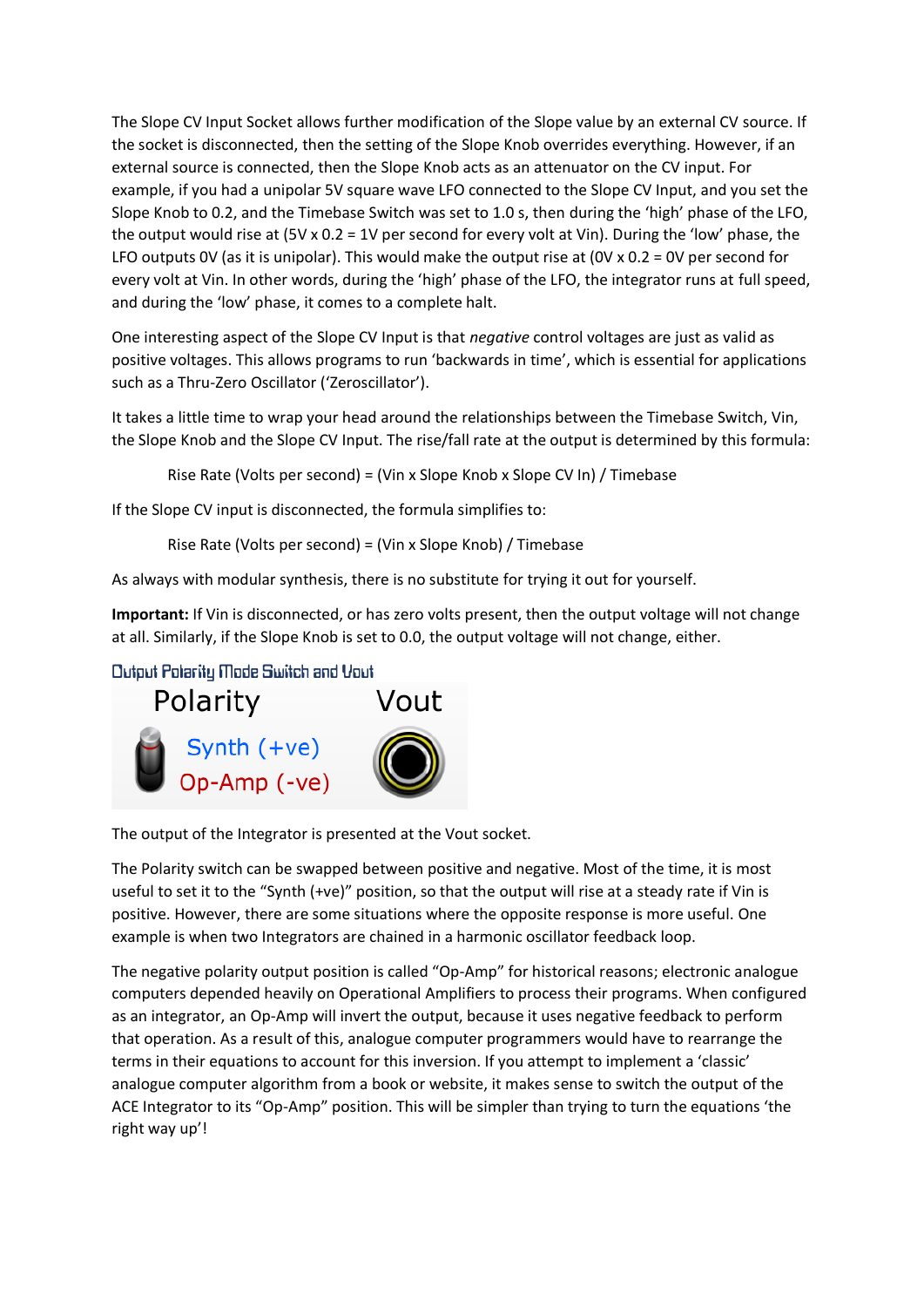#### Damping Factor, Range-Limiting and Overflow Detection



The Integrator can operate within three output voltage ranges: +/- 5V, +/- 10V and +/- 100V. Choosing the +/- 5V range ensures that the output can be used as an audio signal within the Voltage Modular environment. The 10V and 100V ranges are provided to help avoid 'runaway' positivefeedback situations.

Note that the output range limiting switch setting does not affect the range of allowable *input* voltages on any of the Integrator's sockets.

If the calculated output voltage exceeds the range values (positive or negative), Vout will be clipped to that value. In addition, the appropriate Overflow Output will be set to +5V, and the corresponding LED will be illuminated. This can be very helpful to 'debug' a program or patch when it's not operating as expected.

The Damping Factor knob is not something that you would be likely to find on a 'classic' analogue computer. However, it has been included in the ACE, as it has proved itself to be incredibly useful for creative synthesis purposes ('Pinged' resonators, for example) and also to tame the module when it operates close to the edge! The Damping Factor works by feeding a fraction of Vout back to Vin, with its polarity inverted. "Negative Feedback" is used throughout the world of electronics to make active circuits more stable, and the technique applies just as well to the virtual circuitry of ACE!

When set to 0.0 (fully counter-clockwise), no negative feedback is applied. This should be the default setting when creating a new patch, and it must **always** be set to zero when running a genuine analogue computer algorithm. When set to 1.0 (fully clockwise), -100% of Vout is fed back into Vin, leading to the greatest amount of damping.

Sometimes, an Integrator-based patch can become unstable, particularly at high audio-rate frequencies. Introducing a little bit of damping can help to bring it back under control, but be careful not to lose the magic of your crazy creation in the process!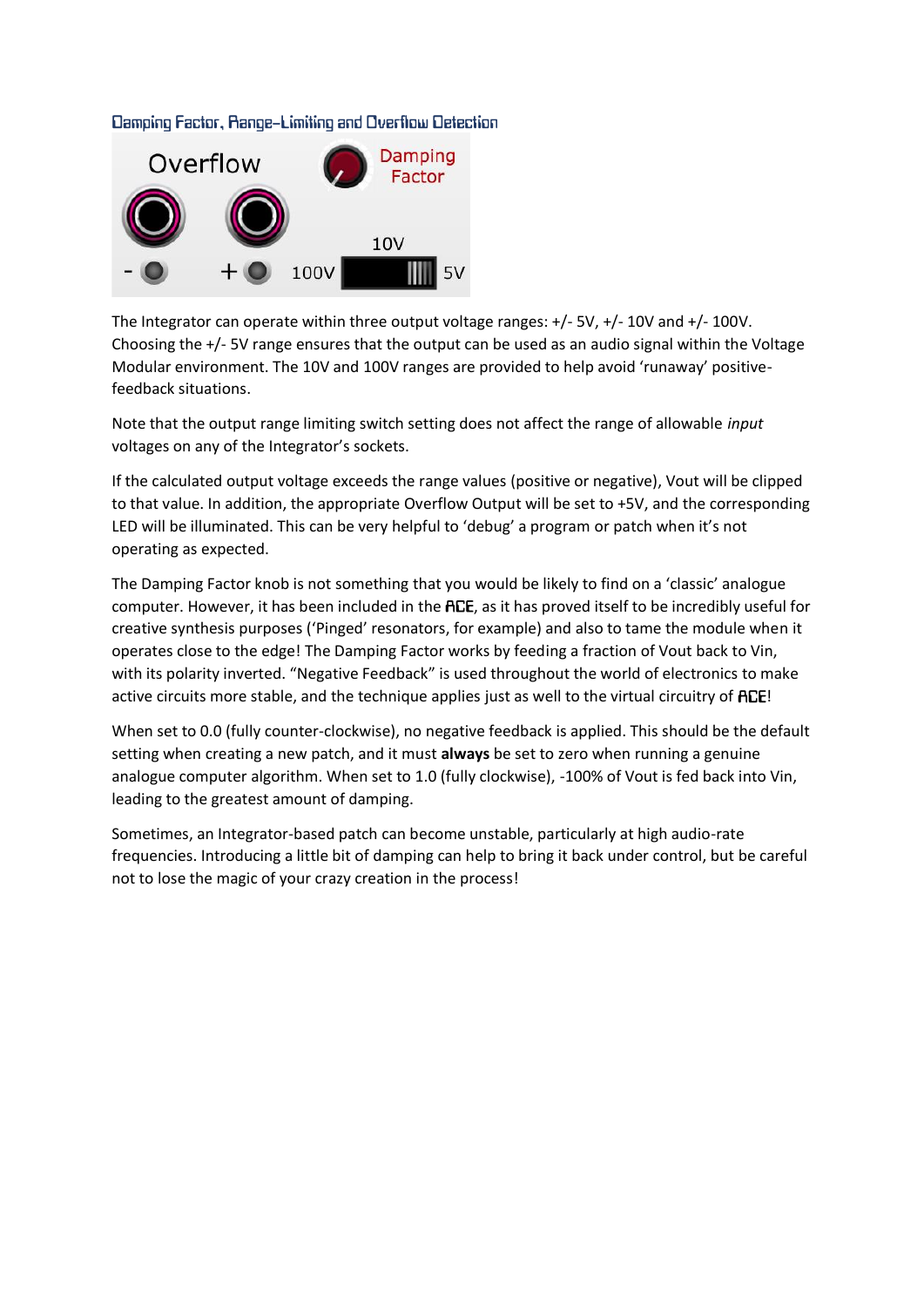## **ACE Constants & Multipliers**

The Constants & Multipliers module allows you to set up the coefficients of formulas which you want to run on the ACE.

Or, in modular synth terms, it offers six channels of DC sources, attenuverters or gain stages!



If the Vin socket is disconnected, the channel will operate as a static DC source, with values from -10V to +10V, as set by the *X* knob.

If the Vin socket is connected, the channel will operate as a static voltage multiplier, with values from times -10.0 to times +10.0, as set by the *X* knob. Note that this is quite a wide range, and bipolar in nature; in many cases the standard Cherry Audio attenuverters are more practical and ergonomic for signal scaling within patches.

If you require DC voltages or multiplication factors greater than +/- 10, you can cascade channels by connecting one channel's output to another channel's input. By cascading all six channels in this manner, you can get DC sources of +/-1,000,000V or multiplication factors of times 1,000,000 (roughly 120dB of gain)!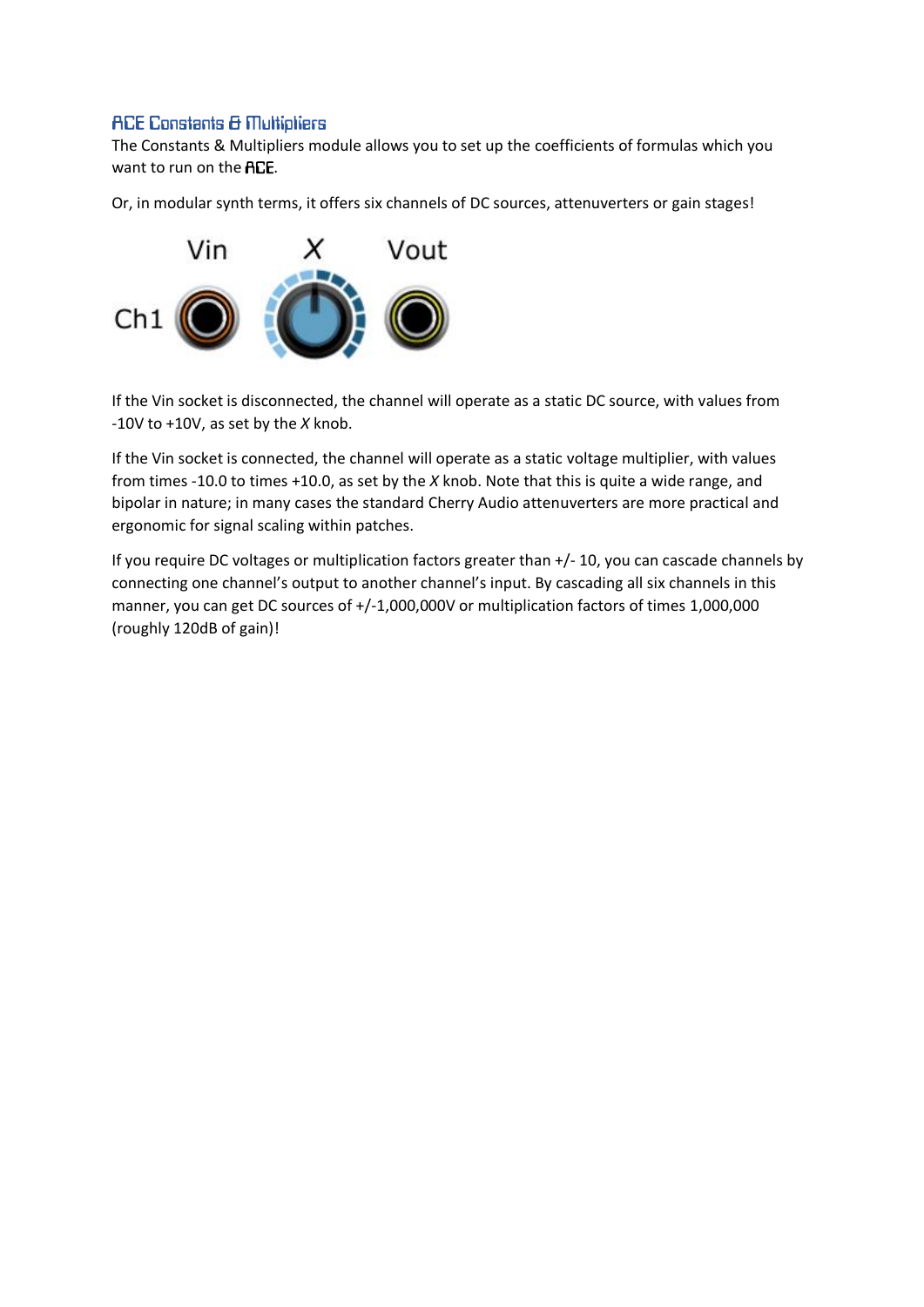## **ACE Comparator**

The Comparator allows you to compare two input voltages (Vx and Vy) and output a logic signal based on whether one is greater than or less than the other. In addition, there is an output which provides a copy of the Vx input, limited to Vy whenever the Vy threshold is exceeded.



Vx In and Vy In provide the two values which are compared against one another.

The Vy Offset Knob adds a DC offset of up to +/-10.0V to the Vy input. If Vy is disconnected, then Vx is compared against the absolute value of Vy Offset. If Vy is connected, then Vx is compared against the total sum of (Vy + Vy Offset).

The Comparison Operation Switch selects between  $Vx \geq (Vy + Vy Offset)$ , and  $Vx \leq (Vy + Vy Offset)$ .



The Vx Limited output socket provides a copy of the Vx input when the comparison condition is not met, and is clipped to the value (Vy + Vy Offset) when the condition is met.

The Overflow output is set to 0V (logic low) when the comparison condition is not met, and 5V (logic high) when the condition is met. The Overflow LED is also illuminated when the comparison condition is met.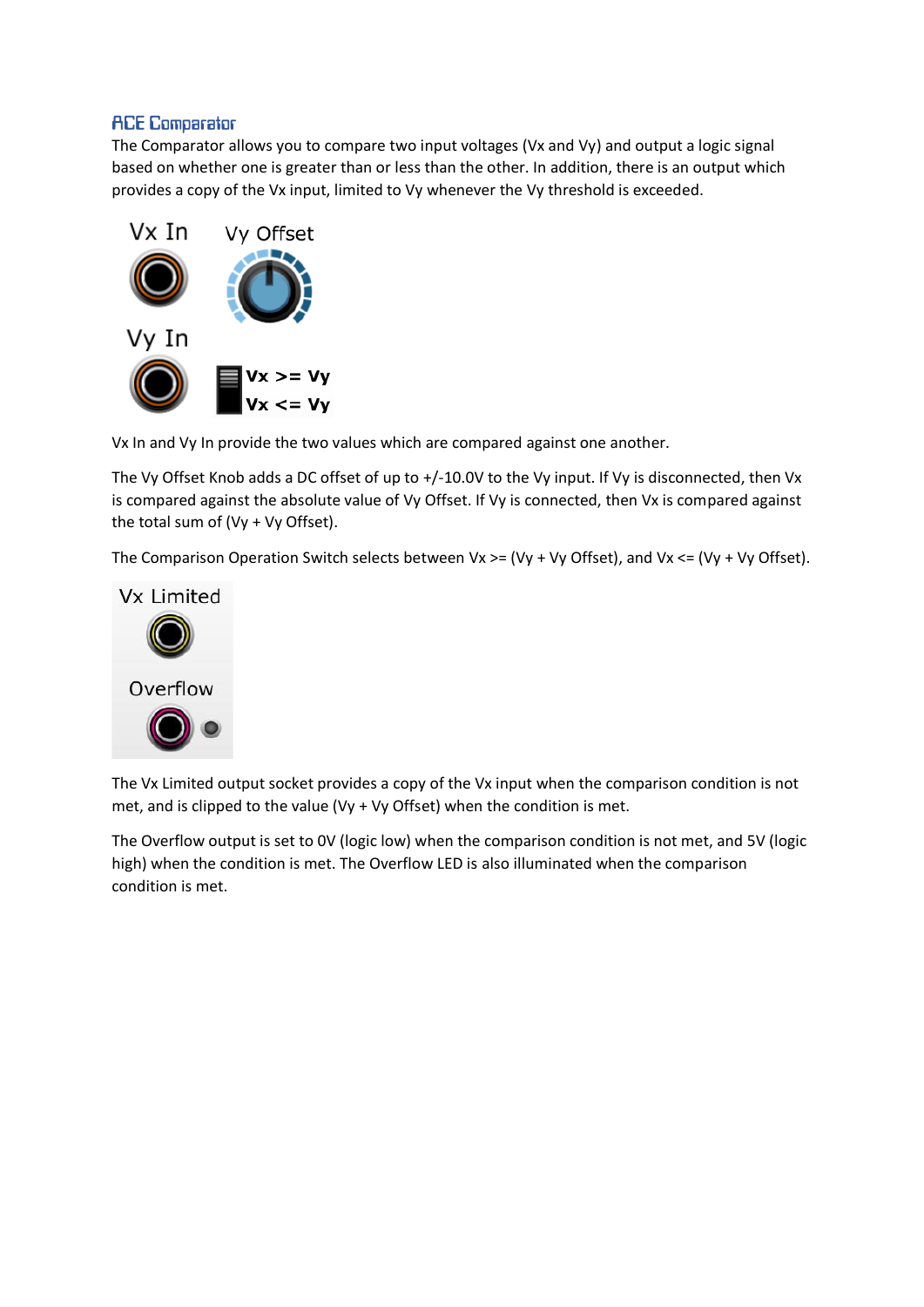### **ACE Four-Quadrant Multipliers**

The Four-Quadrant Multipliers module features three independent Four-Quadrant Multipliers. Each takes two input voltages and outputs the algebraic product of them. An 'Audio' output is also available which divides the product by 5, in order to remain within the standard limits of the Voltage Modular environment.



Bipolar DC voltages and AC voltages are allowed as inputs, and the output sign follows the inputs over all four quadrants:

| <b>Quadrant Number</b> | <b>X</b> Input Sign | <b>Y Input Sign</b> | <b>Output Sign</b>       |
|------------------------|---------------------|---------------------|--------------------------|
|                        |                     |                     |                          |
|                        |                     |                     | $\overline{\phantom{0}}$ |
|                        |                     |                     |                          |
|                        |                     |                     |                          |



In terms of analogue computing, the Four-Quadrant Multipliers allow you to multiply two variables together to get their product. By feeding the same value into both X and Y inputs, you will get  $X^2$  at the output. To get higher powers of X, you can cascade several Four-Quadrant Multipliers in series.

In synthesizer terms, the Four-Quadrant Multiplier is normally used as a Ring Modulator. However, it will also operate as a standard VCA if only positive values are used on one of the inputs. Hardware Ring Modulators are often AC-coupled on the inputs, but the ACE Four-Quadrant Multipliers will work equally as well with steady DC voltages.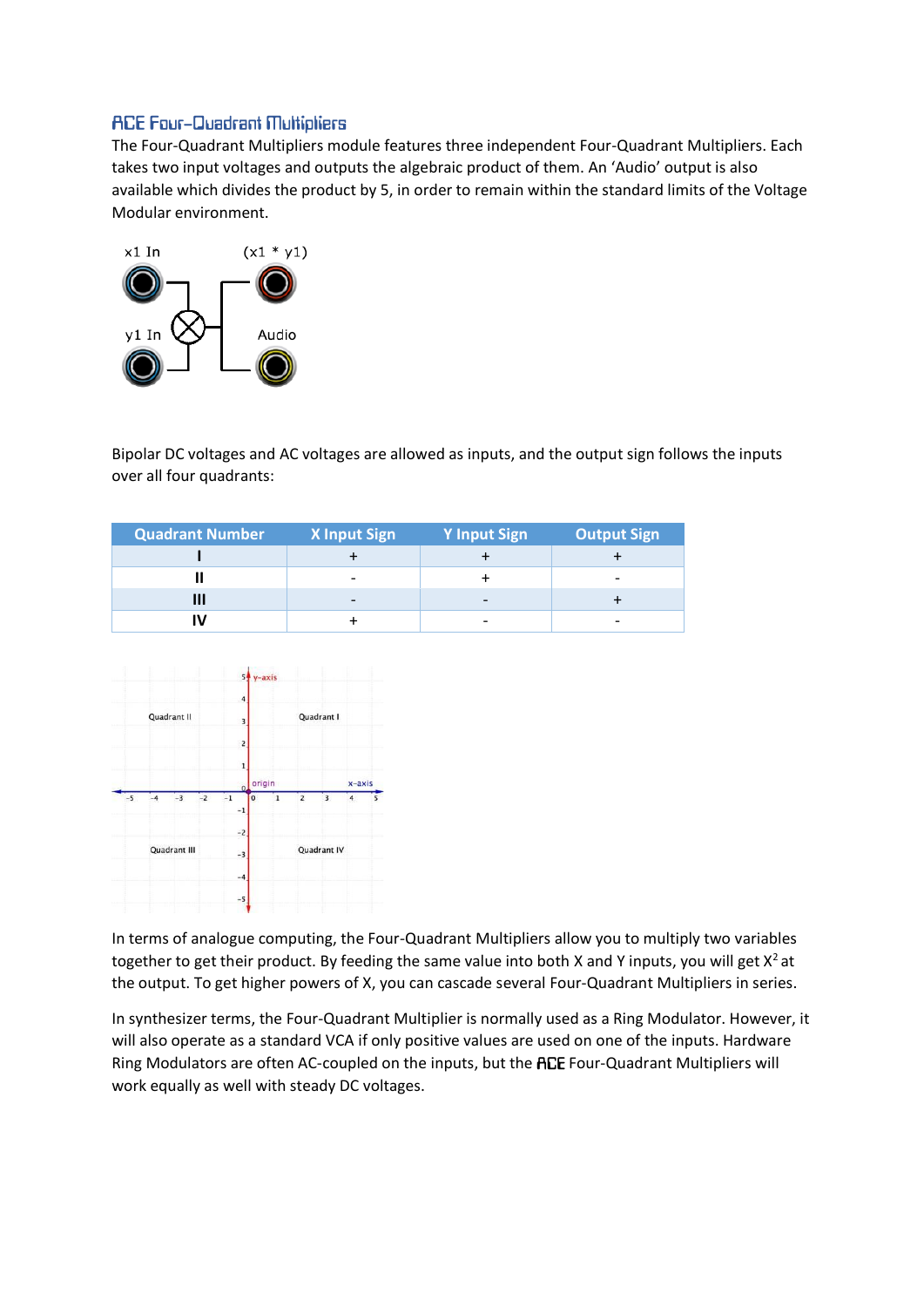#### **ACE Powers**

International Module of Mystery.



ACE Powers lets you raise a constant value to the power of the X input. There are three selectable constants which are useful within an analogue computer and modular synth environment:

 $Y = 2<sup>X</sup>$  is very useful for applying Volts/Octave control over linear parameters.

Y =  $e<sup>x</sup>$  is useful for creating exponential curves from linear inputs.

 $Y = 10<sup>X</sup>$  is most useful for representing a number in exponential form, or scientific notation. For example, if the input was 6V, then the output would be 1,000,000V. Similarly, an input of -3V would produce an output of 0.001V. If this output is then fed to the input of a Constants and Multipliers channel, the channel's multiplier knob can be used to set the mantissa/significand of very large or very small floating-point numbers.

There are two channels in the ACE Powers module, which can be set independently of each other.

Note that the calculations within this module are performed with full 64-bit floating-point precision. This makes them fairly expensive in CPU time. However, if the X input value does not change from one sample to the next, it will not be recalculated. For example, if the  $2^x$  function was used to translate the keyboard's 1V/Octave pitch to a linear multiplier value, then it would only recalculate the output value whenever a new note was played. However, if a continually-varying source is used as input (e.g., a VCO or LFO), it will recalculate the output on every sample period. Just something to be aware of – if you need to do it every sample, go for it!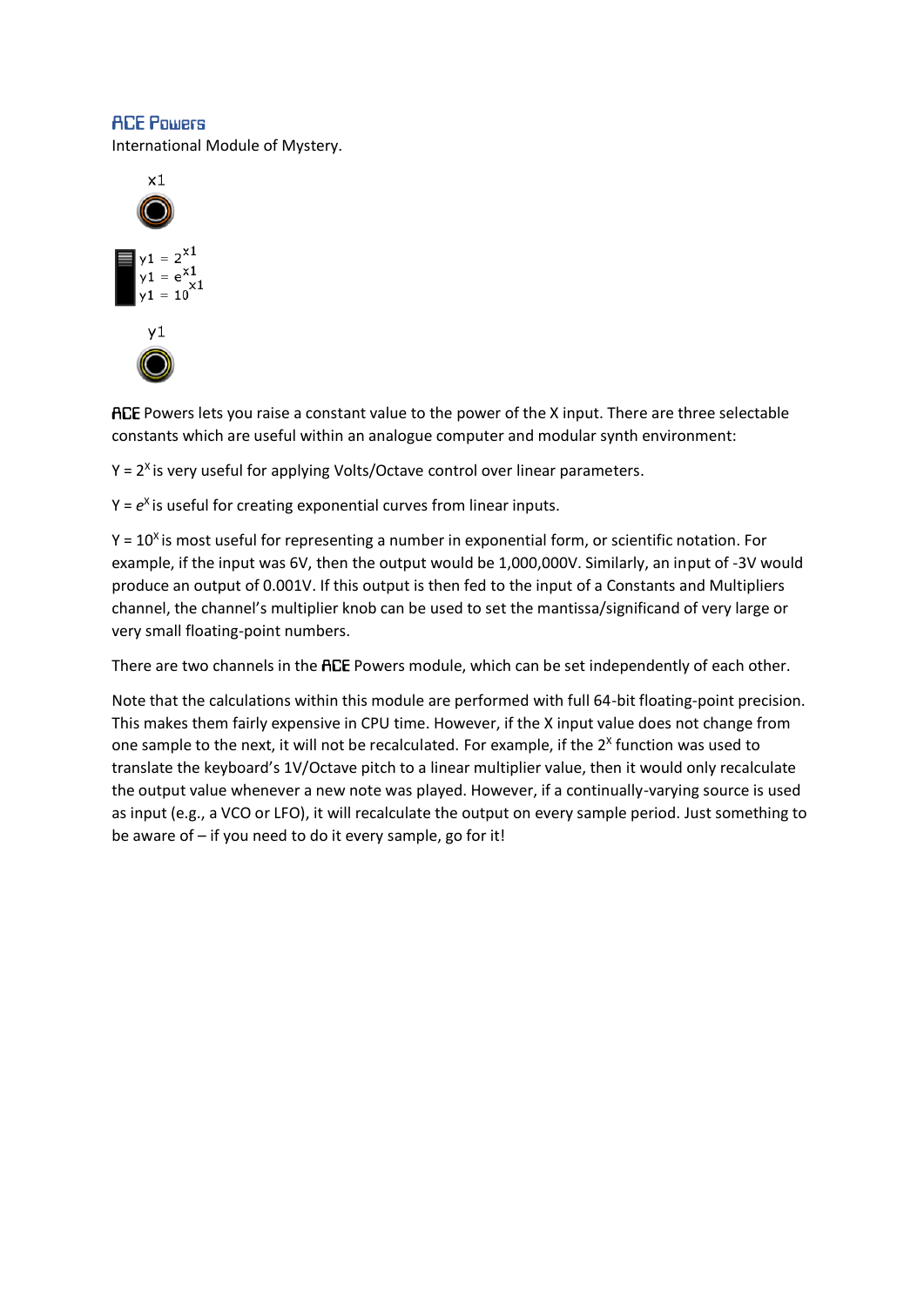## **АСЕ Піп-Піан**

The ACE Min-Max module takes up to four inputs and outputs the overall minimum and maximum values. This is the analogue voltage equivalent of the Boolean logical operations OR (Maximum) and AND (Minimum).



Each input channel has an Input socket and two indicator LEDs. The left-hand LED is red, and will illuminate if this channel currently has the minimum value. The right-hand LED is green, and will illuminate if this channel currently has the maximum value.



The LEDs Off/On switch allows you to switch off the LED indicators. This is useful if the flashing is distracting, or if the inputs are changing too quickly to provide any meaningful information.

The Min Out and Max Out sockets will output the minimum and maximum values of all input channels respectively. If no inputs are connected, the outputs will be 0V. If only one input is connected, then its value will appear on both Min Out and Max Out.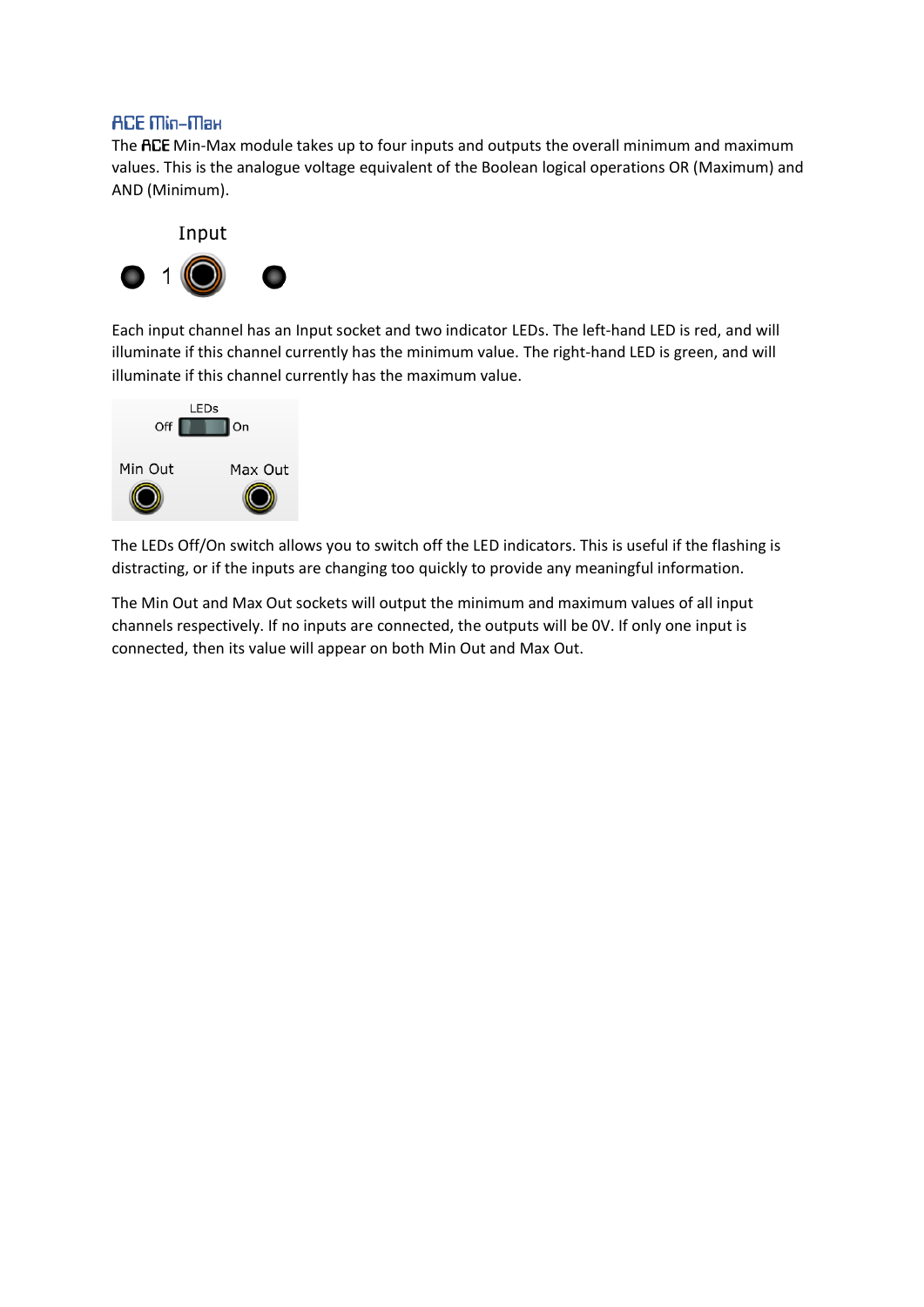## **ACE SR-Latch**

The ACE SR-Latch features two independent Edge Detectors and a Set-Reset Latch with complementary outputs. It is very useful for detecting events and controlling the initialisation, starting and halting of an ACE program. In modular synth terms, it can be very useful for controlling the sequential operation of envelope generators or cyclic LFOs.



The Input socket accepts any analogue input signal. The threshold for detecting edge transitions is +2.5V.

The Edge Mode Switch selects between Rising Edge (Input voltage has gone from below 2.5V to above) on the left and Falling Edge (Input voltage has gone from above 2.5V to below) on the right.

The Output socket will output +5V for the single sample period when the edge was detected and 0V at all other times. This is particularly important for triggering an Initialisation event on the Integrator, as it will only force the injection of the Init Volt value for one sample, then let it run in normal mode from that point onwards.



The operation of the SR-Latch is very straightforward. If the Set Input is high (>2.5V) and the Reset Input is low (<2.5V), the Output will be set high (5.0V). Conversely, if the Reset Input is high (>2.5V) and the Set Input is low (<2.5V), the Output will be set low (0.0V). If both Set and Reset are high or low at the same time, the Output state will not change. The Inverted Output will always be in the opposite state to the main Output (low when the main out is high, and high when the main output is low). A green LED to the left of the main Output is illuminated when the main out is high. A red LED to the right of the Inverted Output is illuminated when the Inv. Out is high.

The Set and Reset buttons can be used to manually set the SR-Latch to either state. These buttons are OR'ed with the Set and Reset CV input states.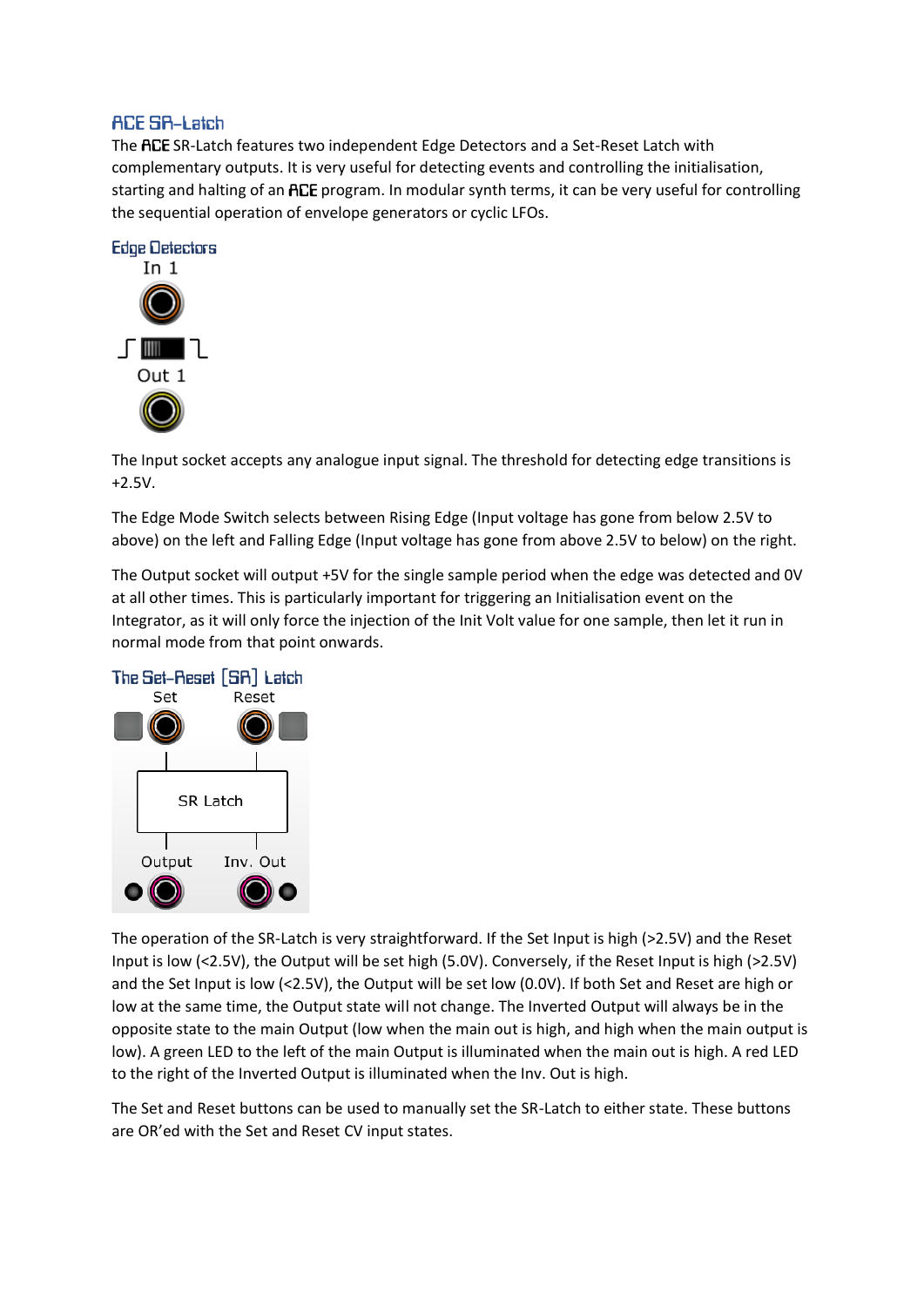Edge Detector Isolate/Connect Switches



The Edge 1 to Set switch will pass through Edge Detector 1's output to the SR-Latch's Set Input, when it is set to the "Connect" position. In the "Isolate" position, Edge Detector 1 will operate completely independently of the SR-Latch.

Similarly, the Edge 2 to Reset switch will pass through Edge Detector 2's output to the SR-Latch's Reset Input, when it is set to the "Connect" position. In the "Isolate" position, Edge Detector 2 will operate completely independently of the SR-Latch.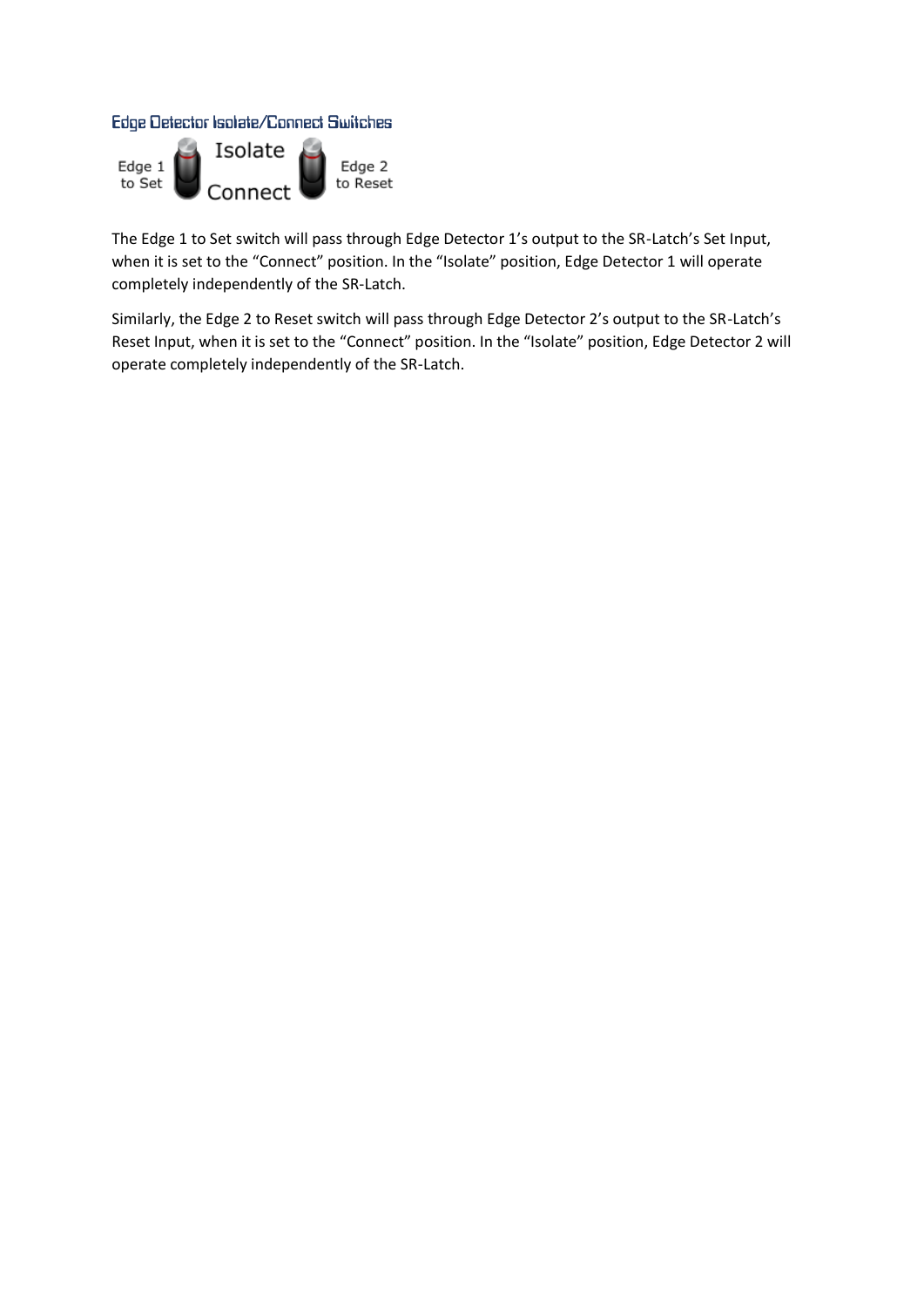## **ACE Delay Line**

The ACE Delay Line has 8 cascaded analogue shift registers which delay the input signal for 1 to 8 sample periods.

The Delay Line has two main functions within the ACE environment:

- 1. Each module in Voltage Modular requires at least one sample period before a signal at the input gets processed and then presented to the output. The Delay Line allows the programmer to ensure that values propagate through different processing paths with the same time delay, so that they can be operated on simultaneously when they 'join up' again.
- 2. It allows the programmer to have a series of events take place in a specific order, such as injecting initial conditions into Integrators, placing them into the Run state, and triggering state changes on SR-Latches.

Input Socket [t0]



The signal which is to be delayed is connected to the Vin (t0) socket.

## Output Sockets [t-i] to [t-8]



The V (t-*n*) socket outputs the value of Vin after *n* sample periods (1/48,000 of a second).

#### Example of program to find the cube root of 10:

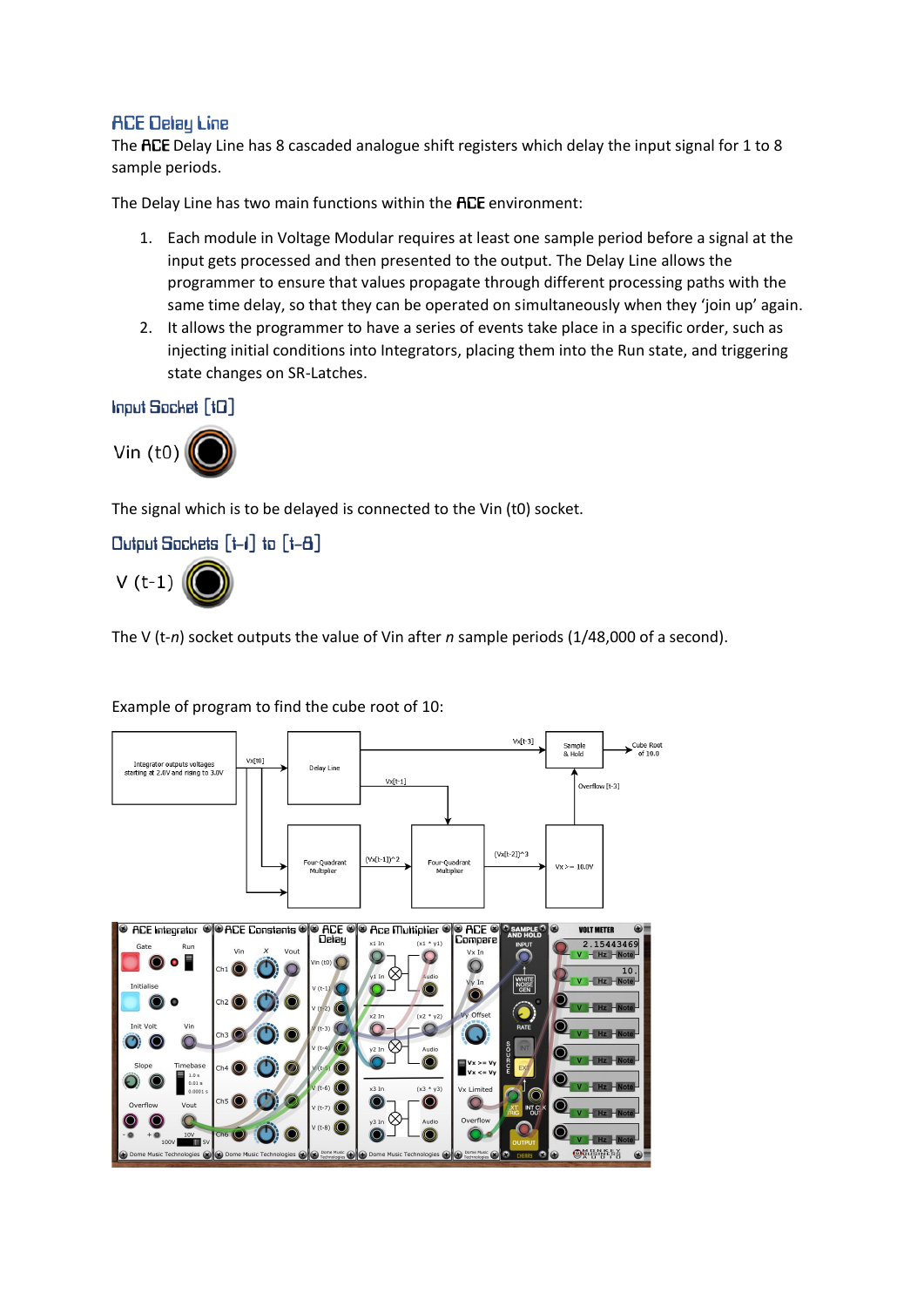**ACE Notes [IDHP]** 

I think I'll just leave this one to explain itself…



Double-click in this area to enter text.

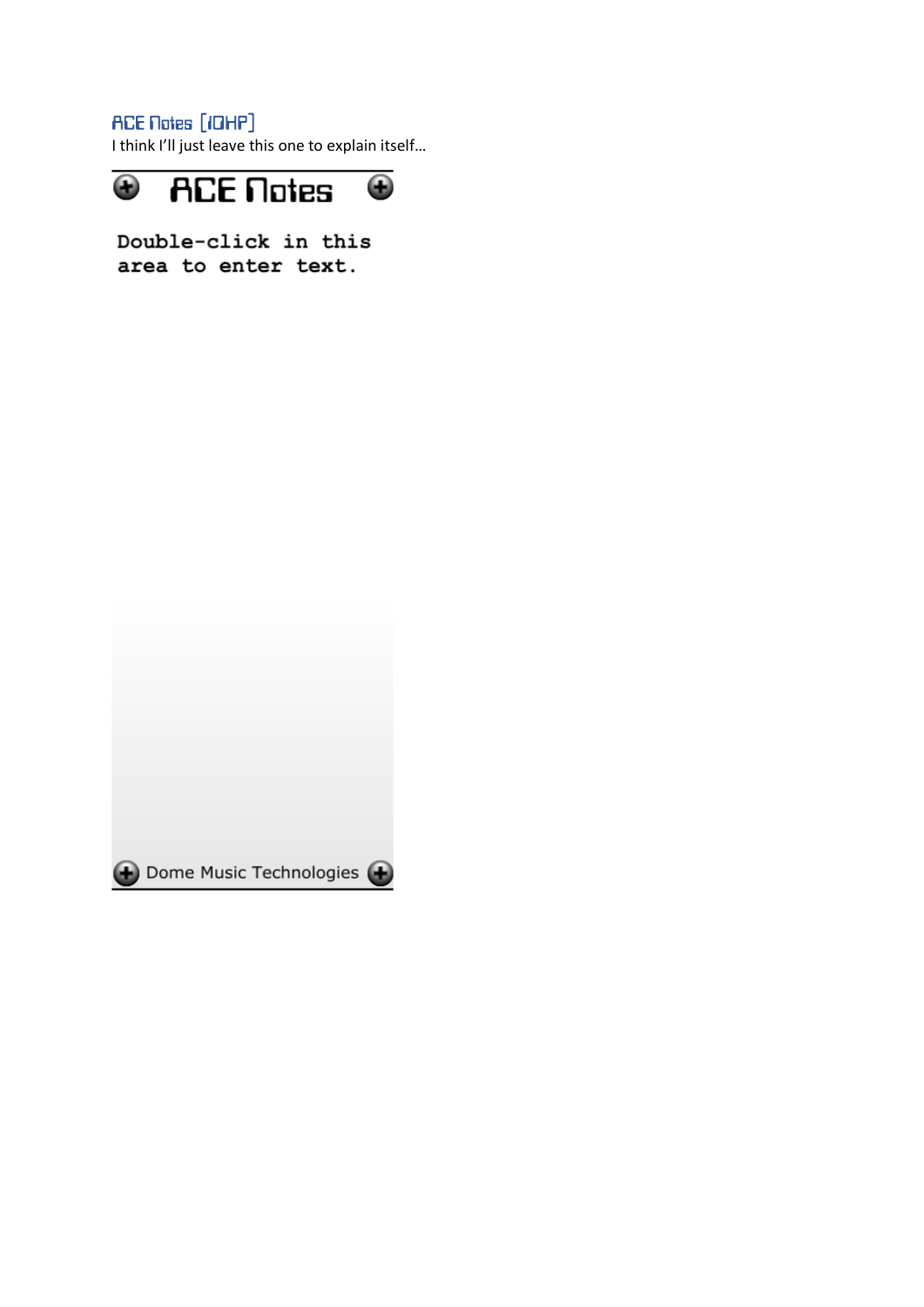# **Example Patches**



In this patch, the Integrator is outputting a steadily rising voltage. The Init Volt knob is set to -5.0V, so that is where the output voltage starts. The input voltage to the Integrator is 1.0V and the Timebase switch is set to 0.01s. This means that it will take 0.1 seconds for the output to ramp up from -5.0V to +5.0V (a 10V range). The output range switch is set to 5V, which means that the +ve Overflow output will be set to 5V when Vout reaches +5V. By connecting the +ve Overflow output to the Initialise input, the rising cycle will immediately start over from -5.0V. The Slope knob can be used to change the LFO's frequency from 10Hz (fully clockwise) down to 0Hz (fully anti-clockwise). If you want to have a higher maximum frequency, just increase the value of the Ch1 knob on the ACE Constants panel; +3V will give you a max frequency of 30Hz and +10V will give you a max frequency of 100Hz. Setting the Ch1 knob to a negative value will kill the oscillations. The reasons for this are left as an exercise for the reader!



#### Sine-Wave Harmonic Oscillator

A harmonic oscillator uses two Integrators linked in a feedback loop to generate a very pure sine wave output. In fact, it generates two complementary sine waves, separated by 90 degrees. The easiest way to understand its operation is to imagine that the left-hand Integrator takes an Acceleration value at Vin and outputs a Velocity value at Vout. The right-hand Integrator takes that Velocity value as its input, and outputs a Displacement value (bipolar distance) at its Vout. The clever bit is when you take the Displacement value, invert it, then feed it back into the left-hand Integrator as the new Acceleration value. Once you've got your head around how a harmonic oscillator works, you can reduce the number of modules required by removing the ACE Constants module, feeding the right-hand Vout to the left-hand Vin, then flicking the right-hand Polarity switch to "Op-Amp".